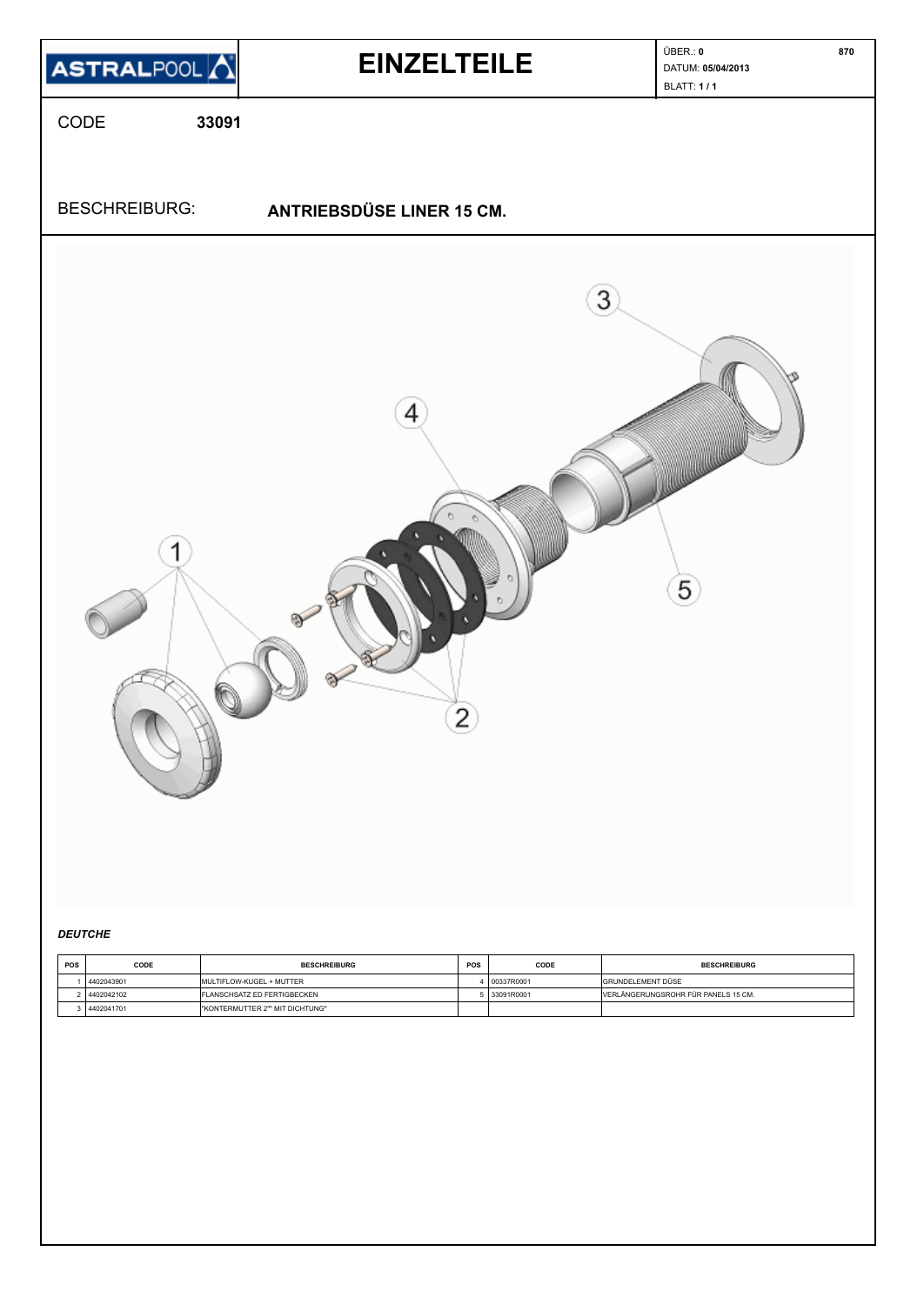

#### *ENGLISH*

| <b>POS</b> | CODE         | <b>DESCRIPTION</b>           | POS | CODE       | <b>DESCRIPTION</b>                |
|------------|--------------|------------------------------|-----|------------|-----------------------------------|
|            | 4402043901   | MULTIFLOW BALL + NUT         |     | D0337R0001 | BASE BOCCHETTA                    |
|            | 4402042102   | LINER INLET FLANGE           |     | 33091R0001 | <b>ITUBE STRETCH PANELS 15 CM</b> |
|            | 8 4402041701 | <b>FIXING NUT AND GASKET</b> |     |            |                                   |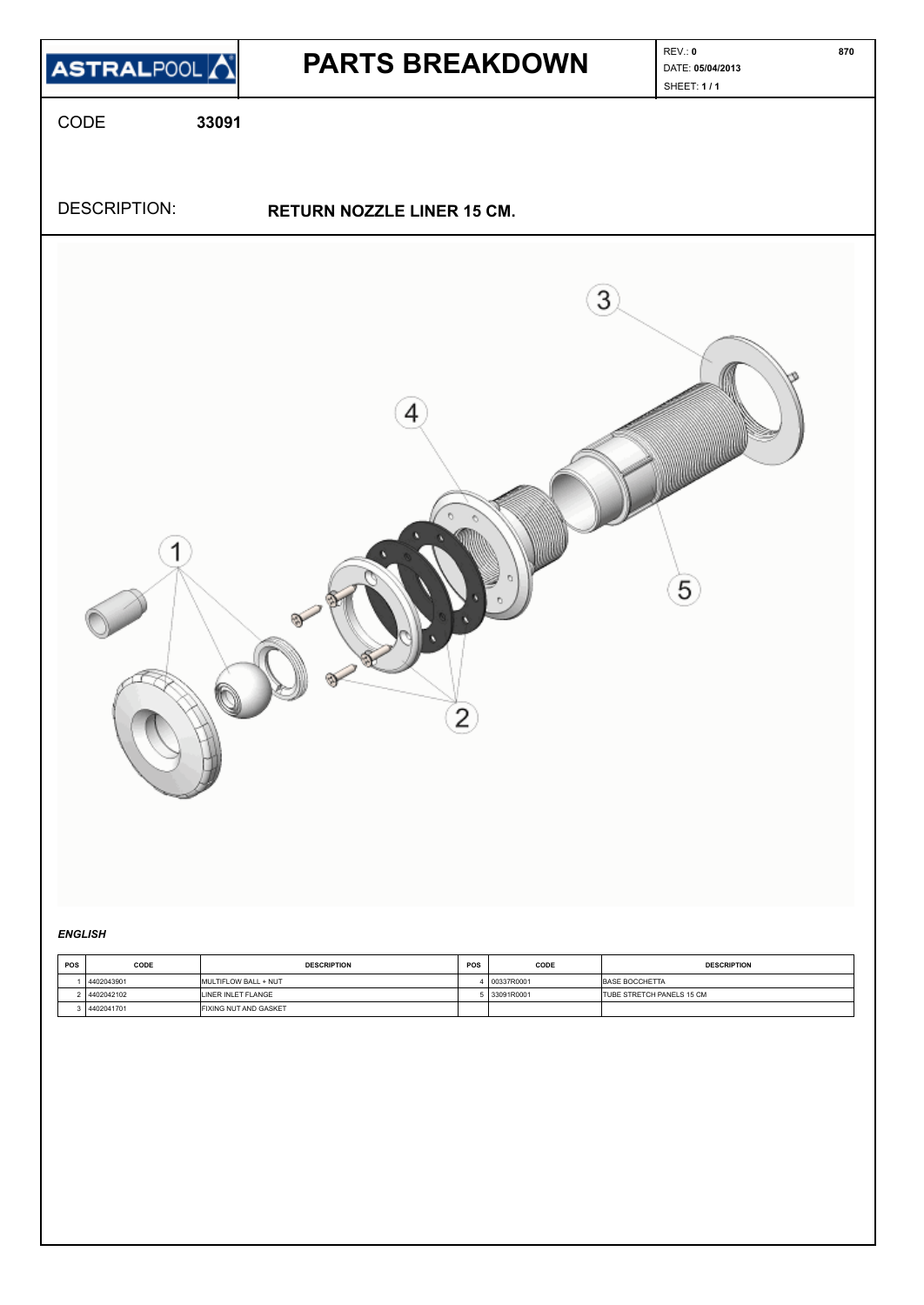

# *ESPAÑOL*

| <b>POS</b> | <b>CODIGO</b> | <b>DESCRIPCION</b>                  | <b>POS</b> | <b>CODIGO</b> | <b>DESCRIPCION</b>                       |
|------------|---------------|-------------------------------------|------------|---------------|------------------------------------------|
|            | 4402043901    | BOLA MULTIFLOW + TUERCA + CASQUILLO |            | 00337R0001    | <b>BASE BOQUILLA</b>                     |
|            | 4402042102    | <b>JARO BOQUILLA P. PREF.</b>       |            | 5 33091R0001  | <b>ITUBO ALARGAMIENTO PANELES 15 CM.</b> |
|            | 4402041701    | <b>ITUERCA FIJACION CON JUNTA</b>   |            |               |                                          |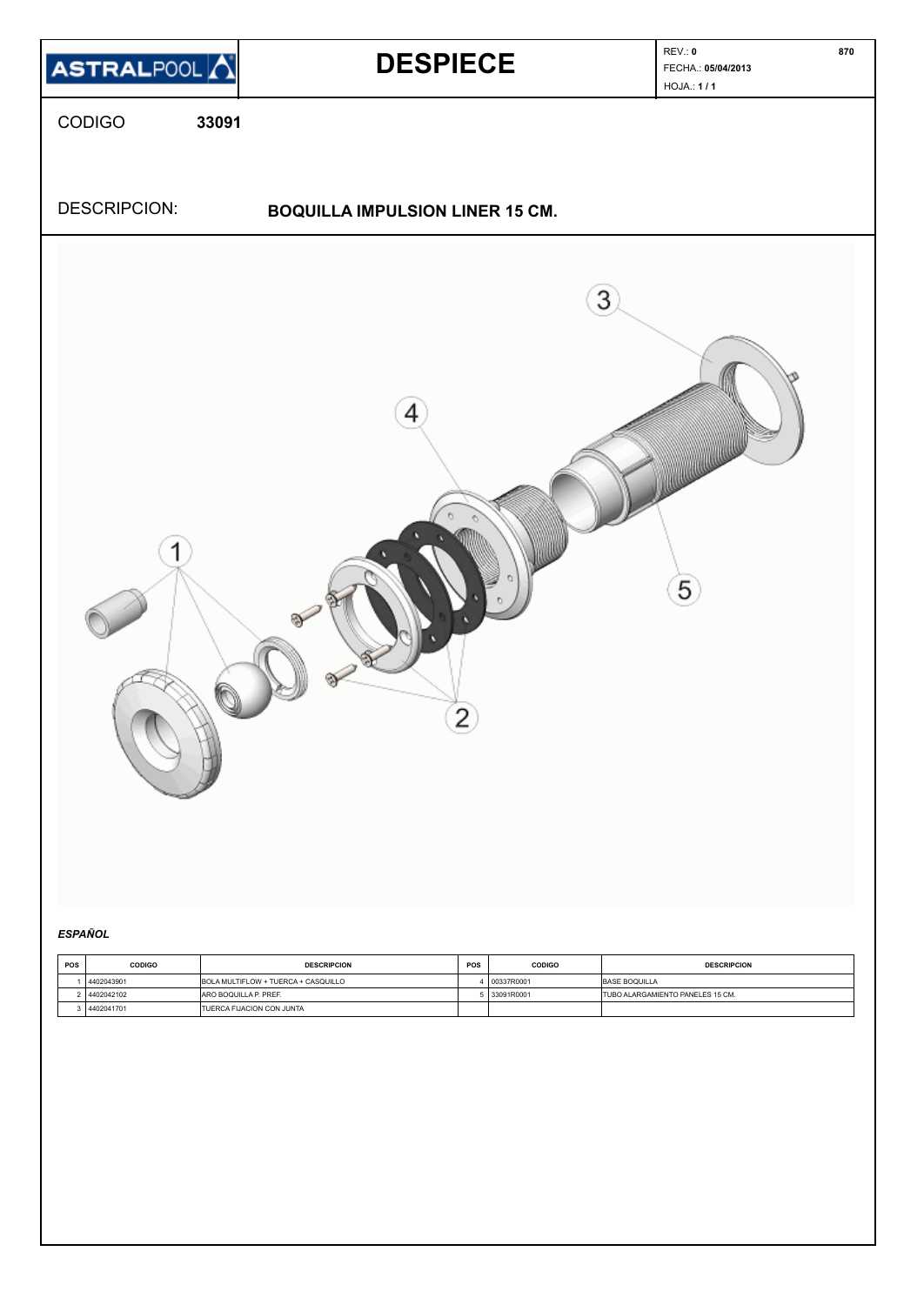

### *FRANCAIS*

| <b>POS</b> | CODE       | <b>DESCRIPTION</b>              | <b>POS</b> | CODE       | <b>DESCRIPTION</b>                    |
|------------|------------|---------------------------------|------------|------------|---------------------------------------|
|            | 4402043901 | <b>ROTULE MULTIFLOW + ECROU</b> |            | 00337R0001 | <b>CORPS DE LA BUSE</b>               |
|            | 4402042102 | <b>BRIDE BOUCHE PISC, LINER</b> |            | 33091R0001 | TUBE D'EXTENSION POUR PANNEAUX 15 CM. |
|            | 4402041701 | ECROU DE FIXATION AVEC JOINT    |            |            |                                       |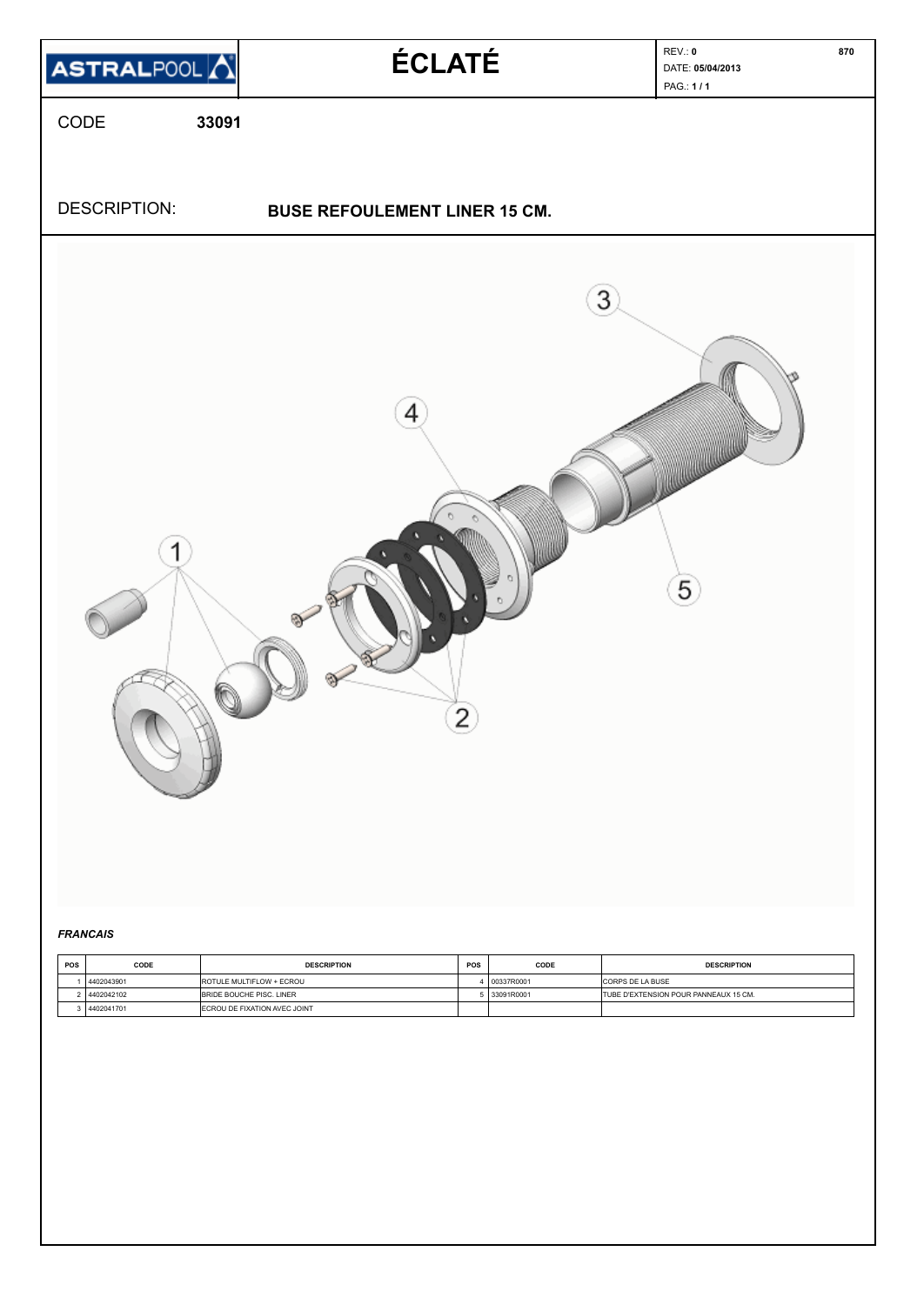

### *ITALIANO*

| POS | <b>CODICE</b> | <b>DESCRIZIONE</b>                      | POS | <b>CODICE</b> | <b>DESCRIZIONE</b>                      |
|-----|---------------|-----------------------------------------|-----|---------------|-----------------------------------------|
|     | 4402043901    | <b>ISFERA MULTIFLOW + GHIERA</b>        |     | 00337R0001    | BASE BOCCHETTA                          |
|     | 4402042102    | <b>ANELLO BOCCHETTA P. PREF</b>         |     | i 33091R0001  | <b>TUBE ALRGAMIENTO PANNELLI 15 CM.</b> |
|     | 4402041701    | <b>GHIERA FISSAGGIO CON GUARNIZIONE</b> |     |               |                                         |